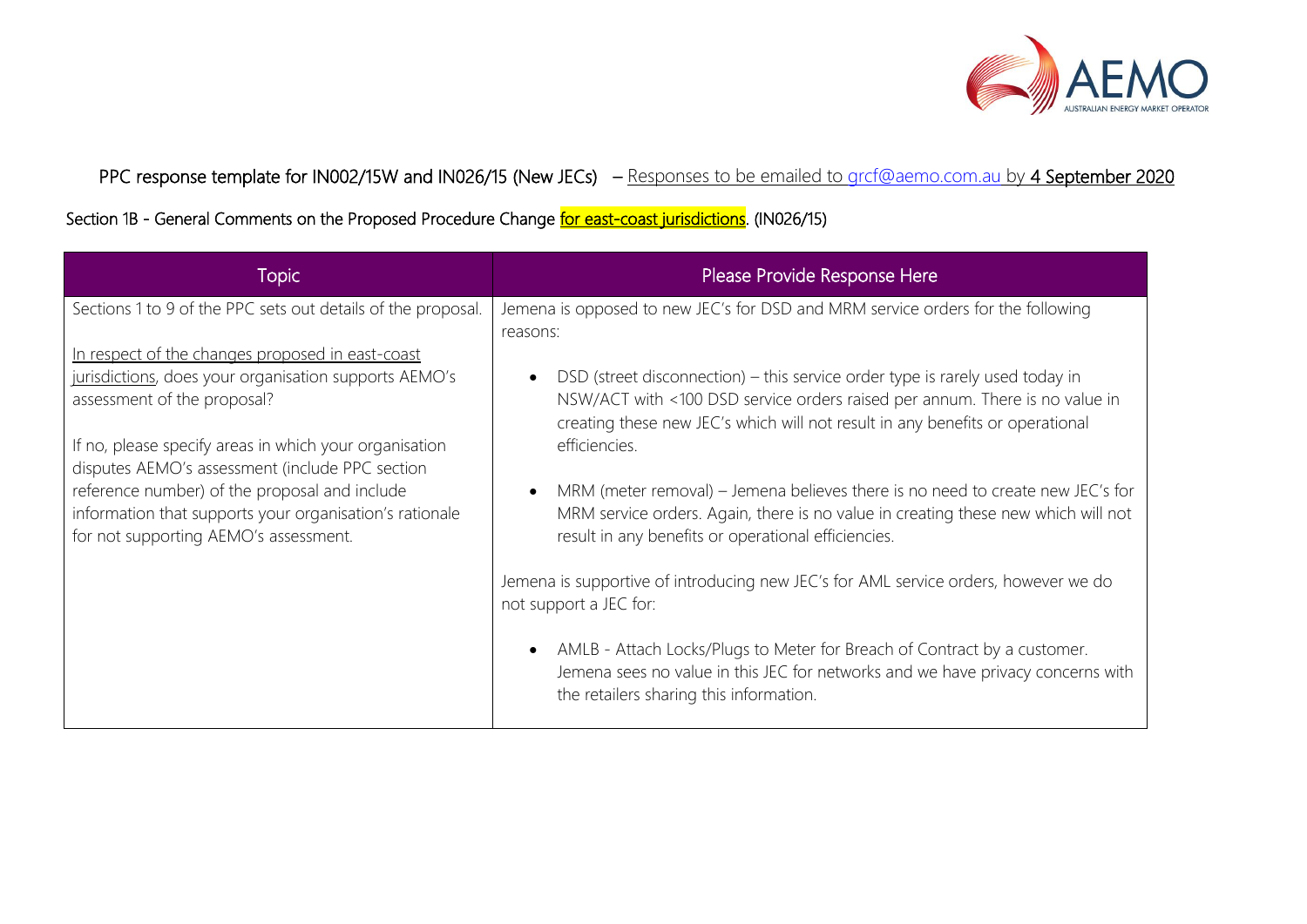## Section 2 - Feedback on the documentation changes in the Attachments of the PPC.

Please note which references you should provide comment on given your jurisdiction are shown in gold:

| <b>Document</b>                                                        | <b>NSW/ACT</b> | <b>QLD</b> | <b>SA</b> | <b>VIC</b> | <b>WA</b> |
|------------------------------------------------------------------------|----------------|------------|-----------|------------|-----------|
| Ref #1 - Participant Build Pack 1 Table of Transactions (JEC tab)      |                |            |           |            |           |
| Ref #2 – Gas Interface Protocol - Victoria                             |                |            |           |            |           |
| Ref #3 – Gas Interface Protocol - Queensland                           |                |            |           |            |           |
| Ref #4 – NSW/ACT specific Participant Build Pack 5                     |                |            |           |            |           |
| Ref #5 - Gas Interface Protocol - NSW/ACT                              |                |            |           |            |           |
| Ref #6 – B2B Service Order Specifications – Part 2                     |                |            |           |            |           |
| Ref #7 – B2B Service Order Specifications - Part 1                     |                |            |           |            |           |
| Ref #8 - AEMO Specification Pack - Specification Pack Usage Guidelines |                |            |           |            |           |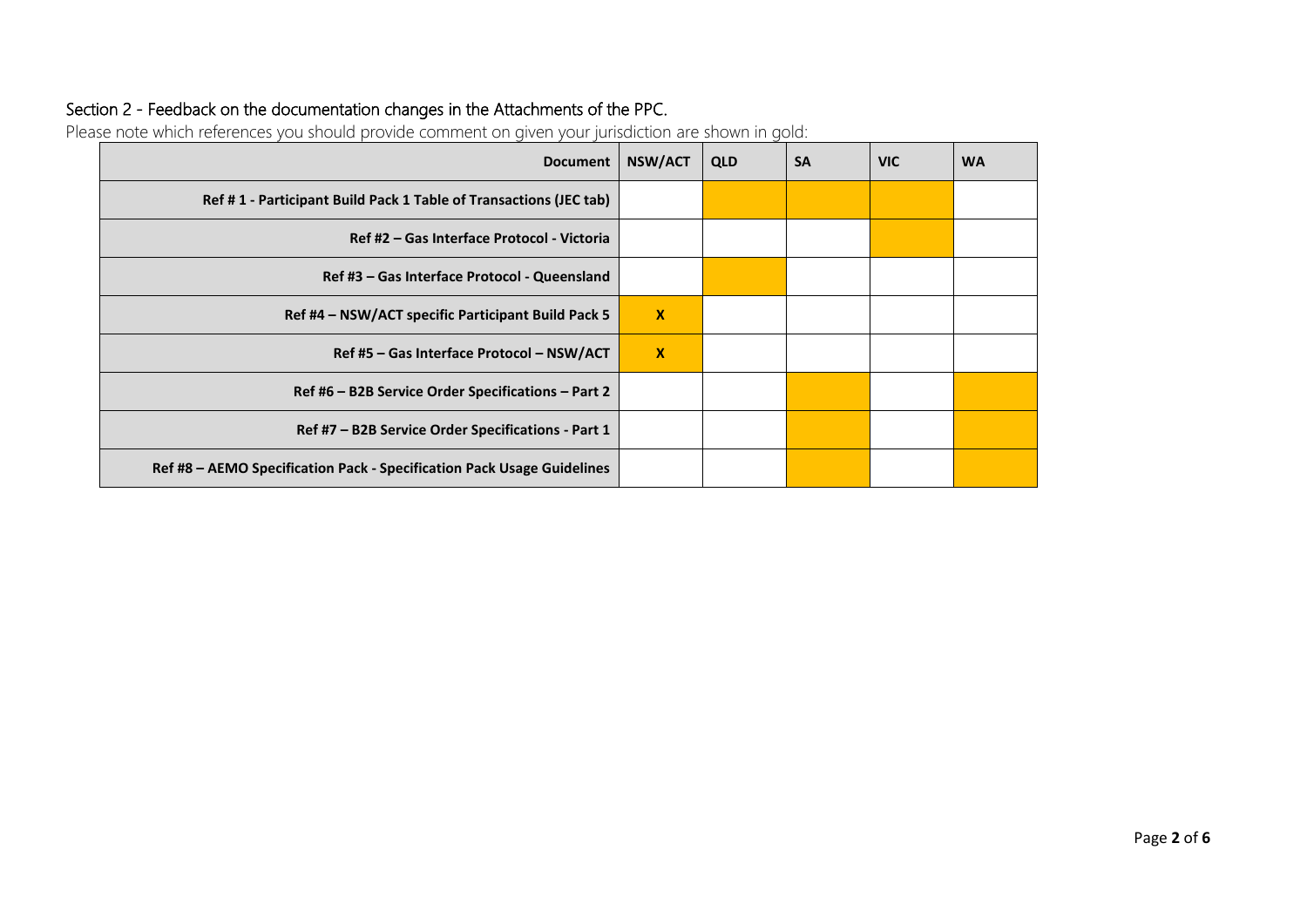| *** Participants are to complete the relevant columns below in order to record their response.***                                                    |                                            |                                                                                |                                     |
|------------------------------------------------------------------------------------------------------------------------------------------------------|--------------------------------------------|--------------------------------------------------------------------------------|-------------------------------------|
| Ref #1 - Participant Build Pack 1 - Table of Transactions, Table of Elements, List of Job Enquiry Codes, Address Elements and MIRN and Meter states. |                                            |                                                                                |                                     |
| Row # Column # in<br>spreadsheet                                                                                                                     | Issue / Comment                            | Proposed text<br>Red strikeout means delete and<br>blue underline means insert | <b>AEMO Response</b><br>(AEMO only) |
|                                                                                                                                                      |                                            |                                                                                |                                     |
|                                                                                                                                                      |                                            |                                                                                |                                     |
|                                                                                                                                                      |                                            |                                                                                |                                     |
|                                                                                                                                                      | Ref #2 - Gas Interface Protocol - Victoria |                                                                                |                                     |
| Section #                                                                                                                                            | Issue / Comment                            | Proposed text<br>Red strikeout means delete and<br>blue underline means insert | <b>AEMO Response</b><br>(AEMO only) |
|                                                                                                                                                      |                                            |                                                                                |                                     |
|                                                                                                                                                      |                                            |                                                                                |                                     |
| Ref #3 - Gas Interface Protocol - Queensland                                                                                                         |                                            |                                                                                |                                     |
| Section #                                                                                                                                            | Issue / Comment                            | Proposed text<br>Red strikeout means delete and<br>blue underline means insert | <b>AEMO Response</b><br>(AEMO only) |
|                                                                                                                                                      |                                            |                                                                                |                                     |
|                                                                                                                                                      |                                            |                                                                                |                                     |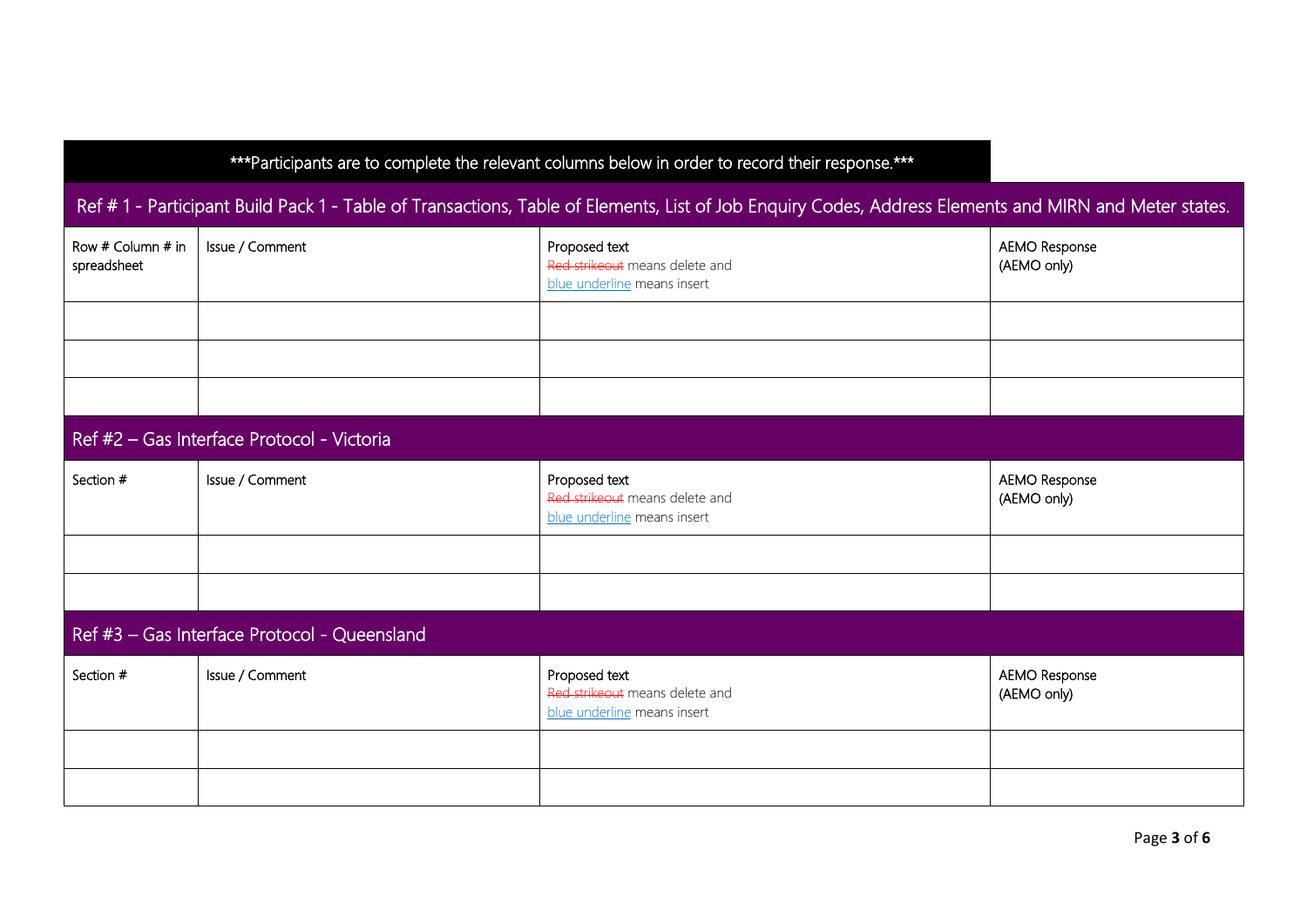| Ref #4 - NSW/ACT specific Participant Build Pack 5 |                                                    |                                                                                |                                     |  |
|----------------------------------------------------|----------------------------------------------------|--------------------------------------------------------------------------------|-------------------------------------|--|
| Section #                                          | Issue / Comment                                    | Proposed text<br>Red strikeout means delete and<br>blue underline means insert | <b>AEMO Response</b><br>(AEMO only) |  |
|                                                    |                                                    |                                                                                |                                     |  |
|                                                    |                                                    |                                                                                |                                     |  |
|                                                    | Ref #5 - Gas Interface Protocol - NSW/ACT          |                                                                                |                                     |  |
| Section #                                          | Issue / Comment                                    | Proposed text<br>Red strikeout means delete and<br>blue underline means insert | <b>AEMO Response</b><br>(AEMO only) |  |
|                                                    |                                                    |                                                                                |                                     |  |
|                                                    |                                                    |                                                                                |                                     |  |
|                                                    | Ref #6 - B2B Service Order Specifications - Part 2 |                                                                                |                                     |  |
| Section #                                          | Issue / Comment                                    | Proposed text<br>Red strikeout means delete and<br>blue underline means insert | <b>AEMO Response</b><br>(AEMO only) |  |
|                                                    |                                                    |                                                                                |                                     |  |
|                                                    |                                                    |                                                                                |                                     |  |
|                                                    |                                                    |                                                                                |                                     |  |
|                                                    | Ref #7 - B2B Service Order Specifications - Part 1 |                                                                                |                                     |  |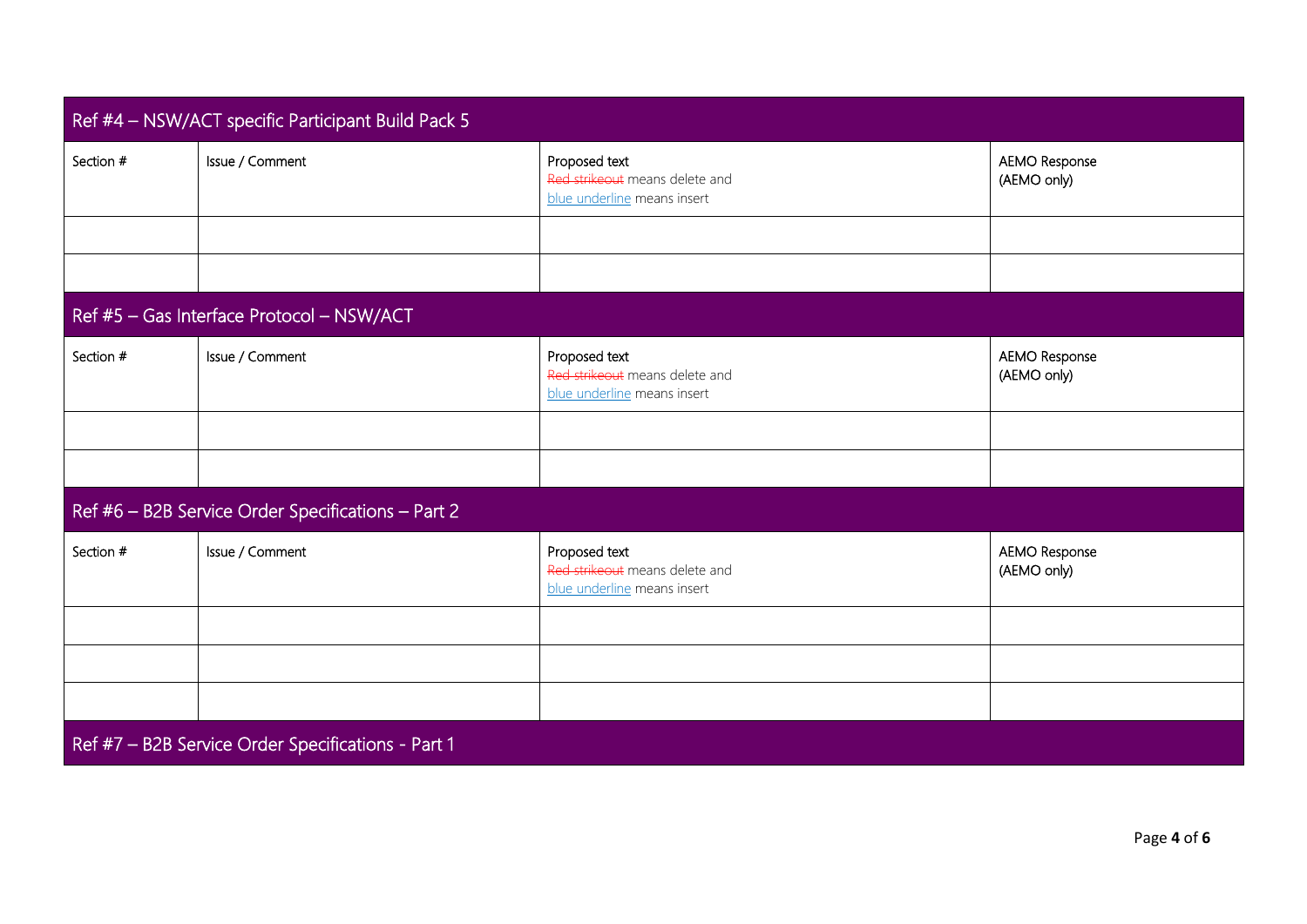| Row # Column # in<br>spreadsheet                                      | Issue / Comment | Proposed text<br>Red strikeout means delete and<br>blue underline means insert | AEMO Response<br>(AEMO only)        |
|-----------------------------------------------------------------------|-----------------|--------------------------------------------------------------------------------|-------------------------------------|
|                                                                       |                 |                                                                                |                                     |
|                                                                       |                 |                                                                                |                                     |
|                                                                       |                 |                                                                                |                                     |
|                                                                       |                 |                                                                                |                                     |
| Ref #8 - AEMO Specification Pack- Specification Pack Usage Guidelines |                 |                                                                                |                                     |
| Section #                                                             | Issue / Comment | Proposed text<br>Red strikeout means delete and<br>blue underline means insert | <b>AEMO Response</b><br>(AEMO only) |
|                                                                       |                 |                                                                                |                                     |
|                                                                       |                 |                                                                                |                                     |